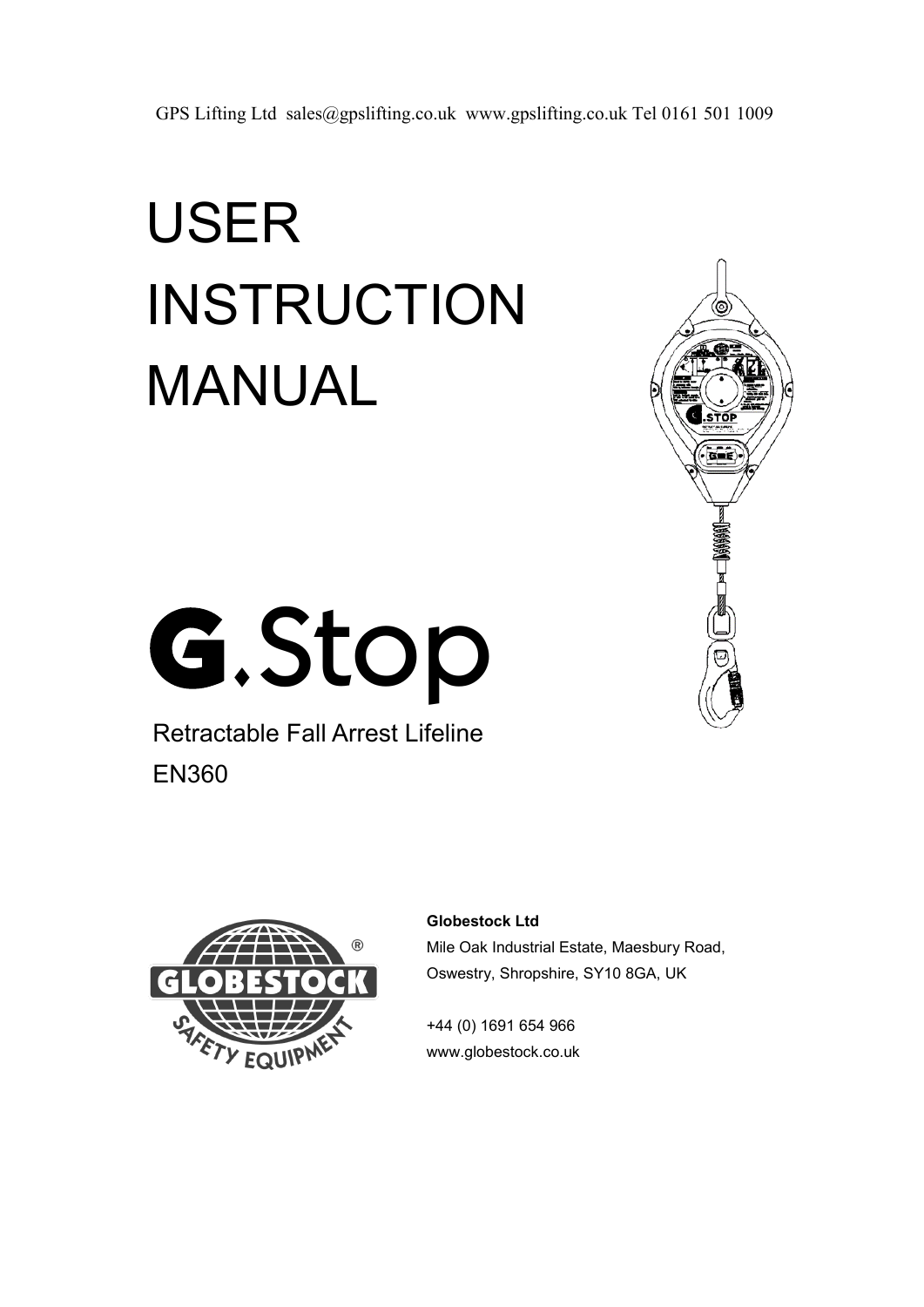# **USER INSTRUCTION MANUAL**

#### **Contents** Page

| 1. | <b>Important Notice</b>                          | $\mathbf{1}$   |
|----|--------------------------------------------------|----------------|
| 2. | <b>G.Stop Fall Arrest Device</b>                 | $\overline{2}$ |
| 3. | <b>Before Use Checks</b>                         | 3              |
| 4. | Installation                                     | 3              |
|    | 4.1 Anchorage Points / Devices                   | $\overline{4}$ |
|    | 4.2 Connectors                                   | $\overline{4}$ |
|    | 4.3 Attaching the User                           | 4              |
| 5. | Instructions for Use                             | 5              |
| 6. | Assessing the Working Environment                | 6              |
|    | 6.1 Fall Arrester Anchored Vertically Overhead 7 |                |
|    | 6.2 Fall Arrester Anchored Horizontally          | 8              |
| 7. | Retrieving the User after a Fall                 | 9              |
| 8. | Inspection & Maintenance                         | 10             |
|    | 8.1 Periodic Examination                         | 10             |
|    | 8.2 Service & Re-Certification                   | 10             |
|    | 8.3 Cleaning, Storage and Transportation         | 10             |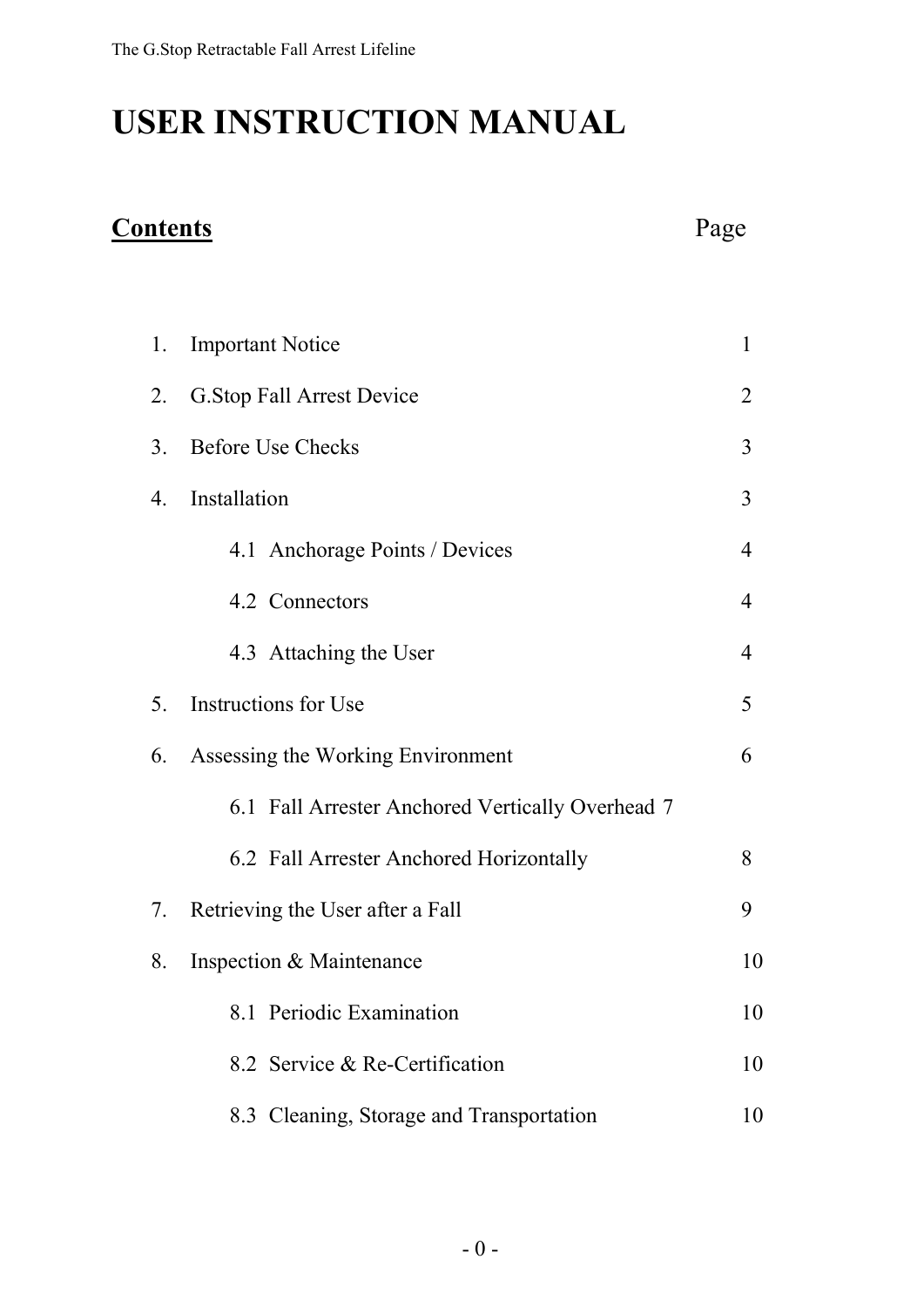# 1. **IMPORTANT NOTICE**

READ EQUIPMENT LABELS AND USER INSTRUCTION MANUAL BEFORE USE.

BEFORE USING THIS EQUIPMENT IT IS ESSENTIAL THAT USERS ARE FULLY AWARE OF HOW TO OPERATE THE EQUIPMENT, WHERE IT SHOULD BE USED, WITH A PREDETERMINED ACTION PLAN FOR BOTH THE USE AND RECOVERY SHOULD A FALL OCCUR.

These products have been produced to reduce the risk of injury or death occurring as a result of a fall. **INCORRECT USE could lead to SERIOUS or FATAL INJURY**.

Only one person should be attached to the G.Stop. The equipment user should never be left to work on their own. There must always be another person present to initiate the chosen method of retrieving the user should a fall occur.

The safe use and method of retrieving the user after a fall must be determined during Risk Assessment.

PRIOR TO USE:

The appropriate 'Risk Assessments' should be carried out, considering use and emergency rescue.

Users should be fully conversant with the operation of the equipment.

The 'Before Use Checks' should be performed (see section 3 and the Front Label).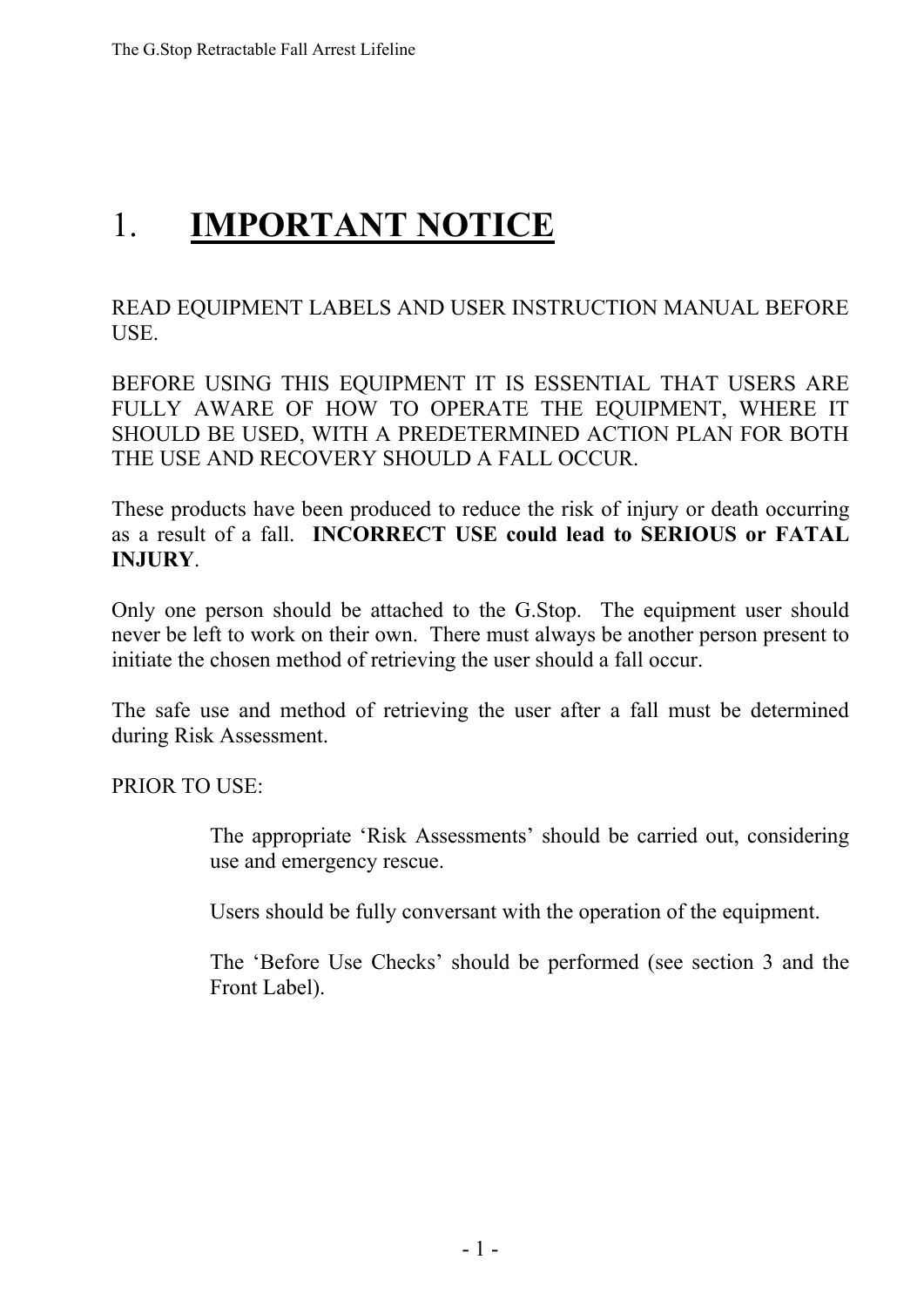# 2. G.Stop Retractable Fall Arrest Device

The G.Stop has a tough aluminium housing. Internal components are manufactured from aluminium alloys, stainless steel, steel, bronze, and plastics.



mechanism will engage. The energy of the fall is dissipated and the user brought to a halt. There must be adequate clearance below the user to safely stop a fall. See sections 6 to 6.2.

Once a fall has been arrested, the user remains suspended until rescued to a safe platform or the ground.

To release the fall arrest brake, the suspended person must first be raised slightly to remove the load from the unit. The rope should then pull out from or retract into the unit, protecting the user during the rescue procedure.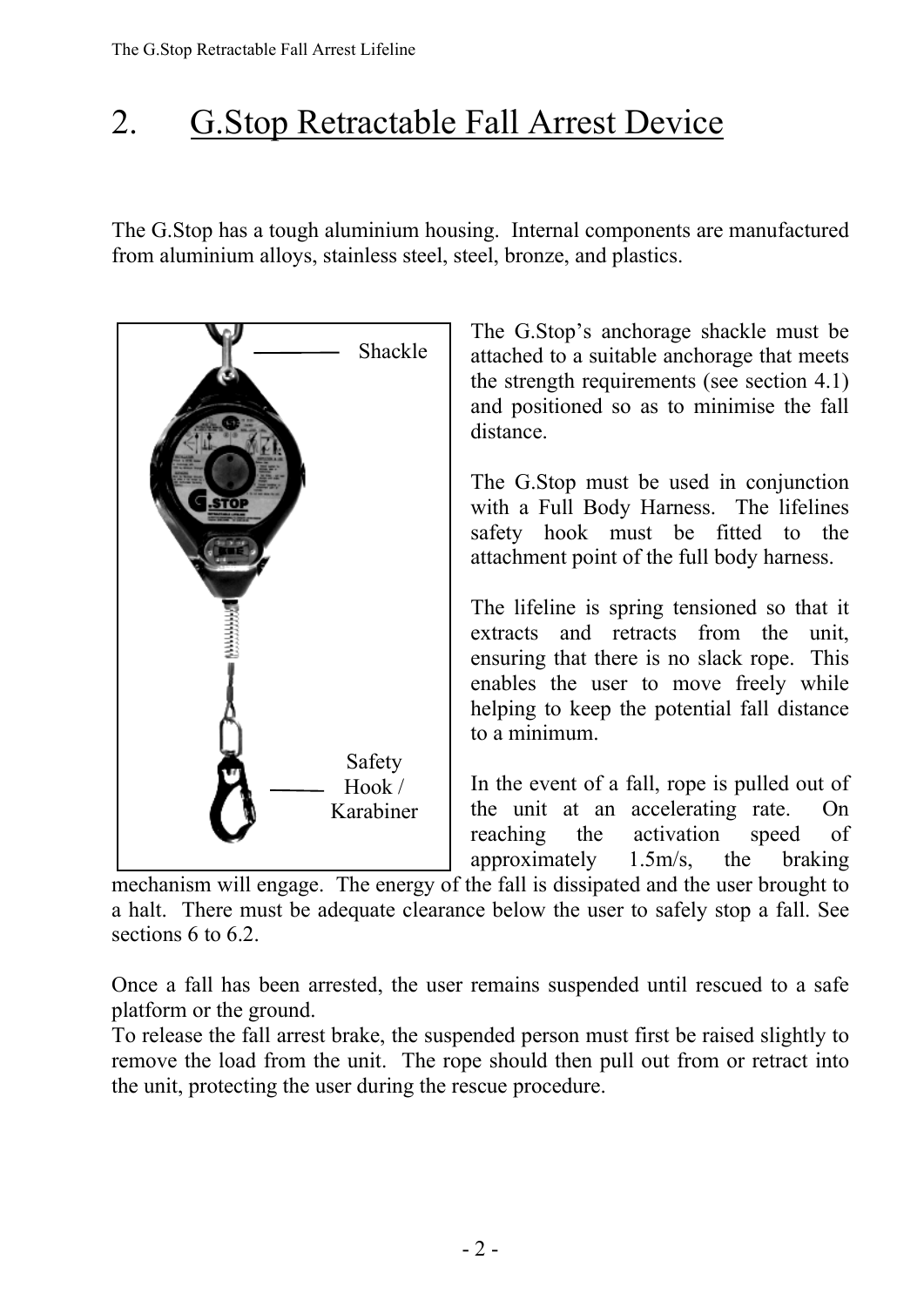# 3. Before Use Checks

#### **Inspection**

Inspect the fall arrest system for any signs of damage, wear or malfunction. The rope should be extracted from, and allowed to retract back into the fall arrest unit as it is being inspected. The rope should freely return into the unit with no obstructions such as kinks, excessive build-up of dirt or other fouling preventing retraction.



Check the safety hook, its gate locking function, and that the fall indicator has not activated (if present). If activated, the pin that connects the swivel eye and the hook (highlighted in the image by the arrow) will show red.

#### **Test**

Test the fall arrest function by pulling sharply on the safety hook. The unit's brake must lock positively and remain locked until released.



# 4. Installation

Connect the G.Stop to an anchor point by it's shackle. The fall arrest brake mechanism will activate in any orientation. When used lying face down some premature activation may occasionally be experienced. The following are some examples of installation configurations. The G.Stop can be used;

- a) mounted vertically overhead.
- b) with a diverter pulley to provide safe overhead fall protection.
- c) for roofing applications in conjunction with a suitable roof anchor, where determined appropriate by a formal risk assessment. (Section 6.2.)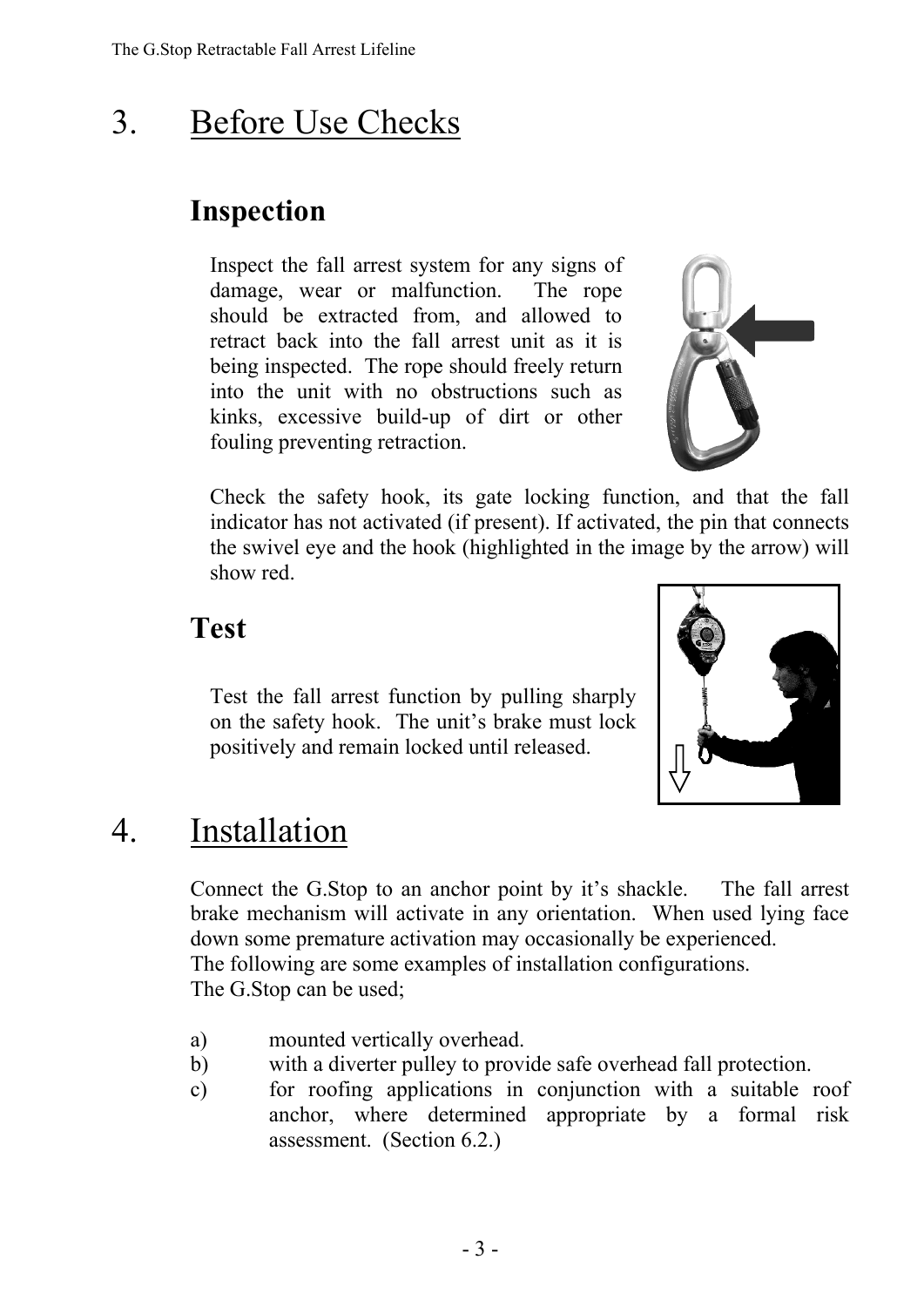

The anchorage for the G.Stop should be positioned so as to:

- 1. Minimise the fall distance.
- 2. Avoid any obstacles. Fall away from, rather than into, any obstacles that may harm the user.

#### 4.1 Anchorage Requirements

- Anchorages to EN 795 may be used.
- Anchor points must have a minimum static strength of 1225kg (12kN) per attached G.Stop.

#### 4.2 Connectors





- Connectors used with the G.Stop should be to EN 362 or equivalent.
- Metal connectors must have a minimum strength of 1530kg (15kN), in the direction of loading.
	- Webbing products or non-metallic connectors must have a minimum strength of 2240kg(22kN).

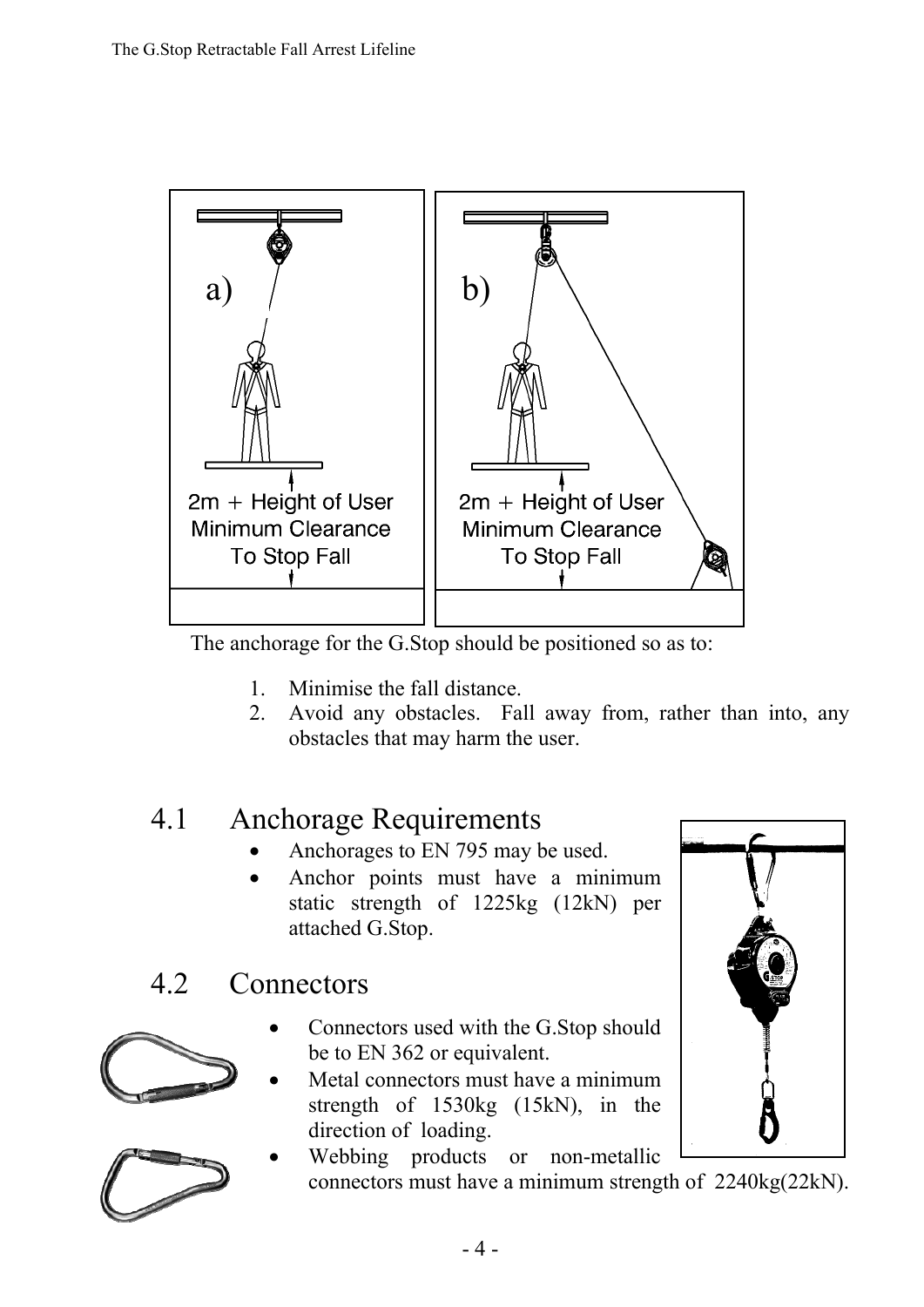These must not be used in contact with sharp edges or rough abrasive surfaces that may cause damage.



• Lanyards must not be used to extend the length of the wire rope. Where deemed suitable by the harness manufacturer, a short strap (0.5m maximum length) may be fitted, to extend the attachment point of the full body harness allowing easier connection of the safety hook.

#### 4.1 Attaching to the User

The User must wear a Full Body Harness that meets the requirements of EN361. Connect the G.Stop's Safety Hook Karabiner directly to the fall arrest attachment point of the Harness. Ensure that the gate is closed and locked.

# 5. Instructions for Use

- Should any doubt arise about the safe condition of this device **DO NOT USE**. Return to manufacturer or a manufacturer authorised servicing agency.
- Protect your hands when inspecting or handling the rope lanyard.
- A rescue plan must be in place and ready to be implemented should a fall occur.
- Never use as a restraint or positioning device
- For protecting one user only, as a fall arrester, when attached to that user's full body harness attachment point.
- Never use the fall arrester for protection on or above unstable materials such as grain mounds, powders etc. where the user runs the risk of slowly sinking into the material, below the fall arrest brake activation speed.
- The retractable fall arrester may only be used by a trained and/or otherwise competent person or the user should be under the direct supervision of such a person.
- The Retractable Fall Arrester should only be used or subjected to temperatures within the range of 50˚ to -30˚ centigrade.
- Always position the anchorage or choose an anchorage point that minimises the fall distance.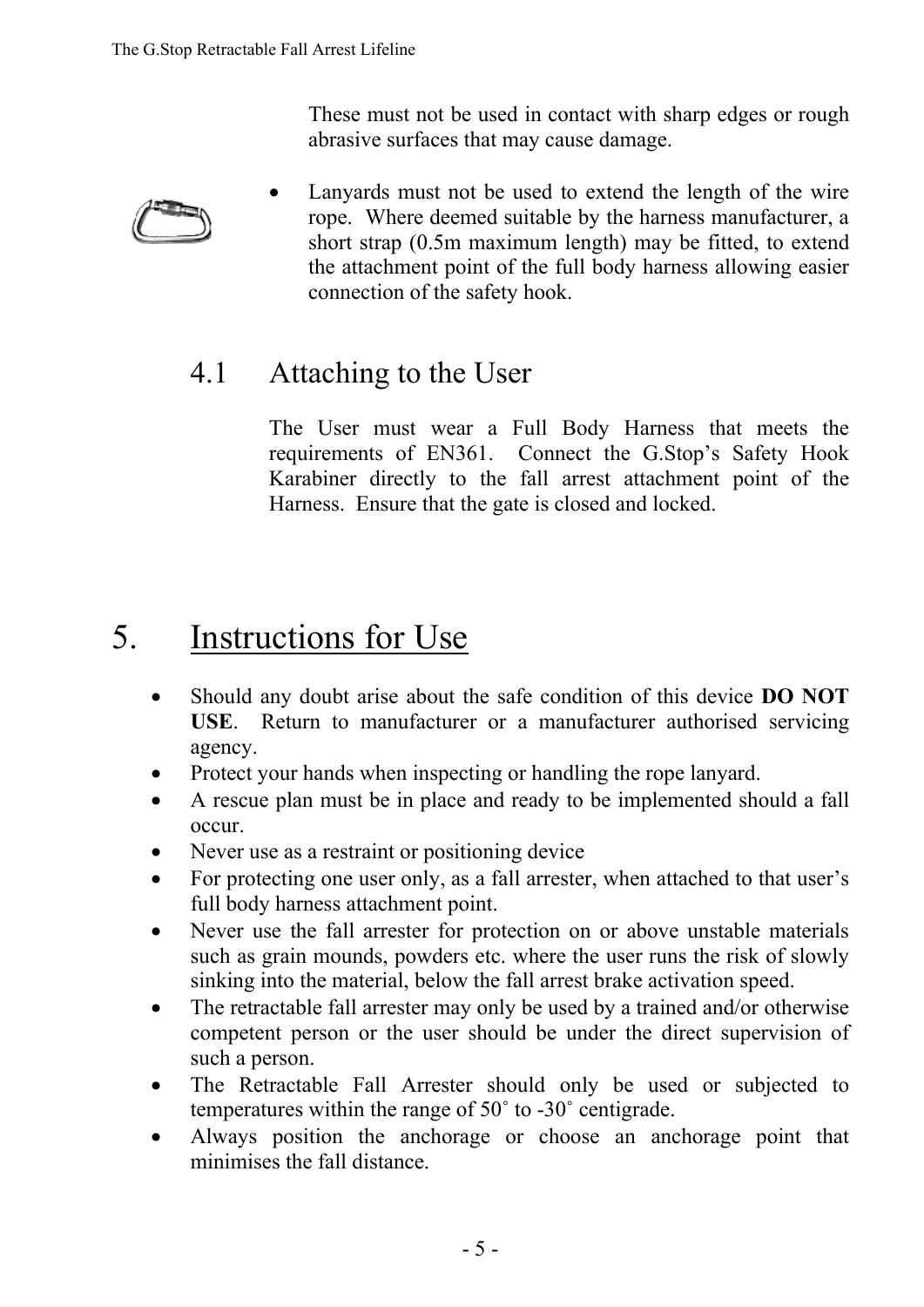- Ensure there is enough clearance below the work area to safely arrest a fall.
- The user's potential fall path should be free of obstructions that could cause injury, or limit the fall to below the fall arrest brake activation speed.
- Does fall protection necessitate the use of further Personal Protective Equipment such as Helmets, knee pads, gloves etc. for that environment.
- When the rope is extended do not release and allow the wire rope to run freely back into the device.
- Never cross another person's lifeline
- Never allow the rope to pass under or get wrapped around a person, their arms or legs.
- When working never allow the rope to become slack, never clamp off or stand on the wire rope.
- Do not allow the rope to pass over sharp edges, electrical items/cables, become frayed or to kink as this weakens the rope.
- Be aware of any medical condition that may affect the safety of the equipment user in normal and emergency use. If there is any doubt seek medical advice or do not use the equipment.

# 6. Assessing The Working Environment

For use in any requirement for working at height that demands mobility over a large working area. The use must be identified and verified by formal risk assessments.

These notes are for guidance purposes only. It is essential that a person who is trained or otherwise competent to do so, assesses applications.

An assessment to determine the safe use and emergency retrieval plan should only be carried out after reading this manual.

Each application may be different. These instructions are produced as a guide only. They can never replace the requirement for a formal assessment of each application by a suitably competent person. A plan of work and emergency rescue procedure must be in place. The work / emergency rescue procedures must be continually considered to suit any changes in the working environment.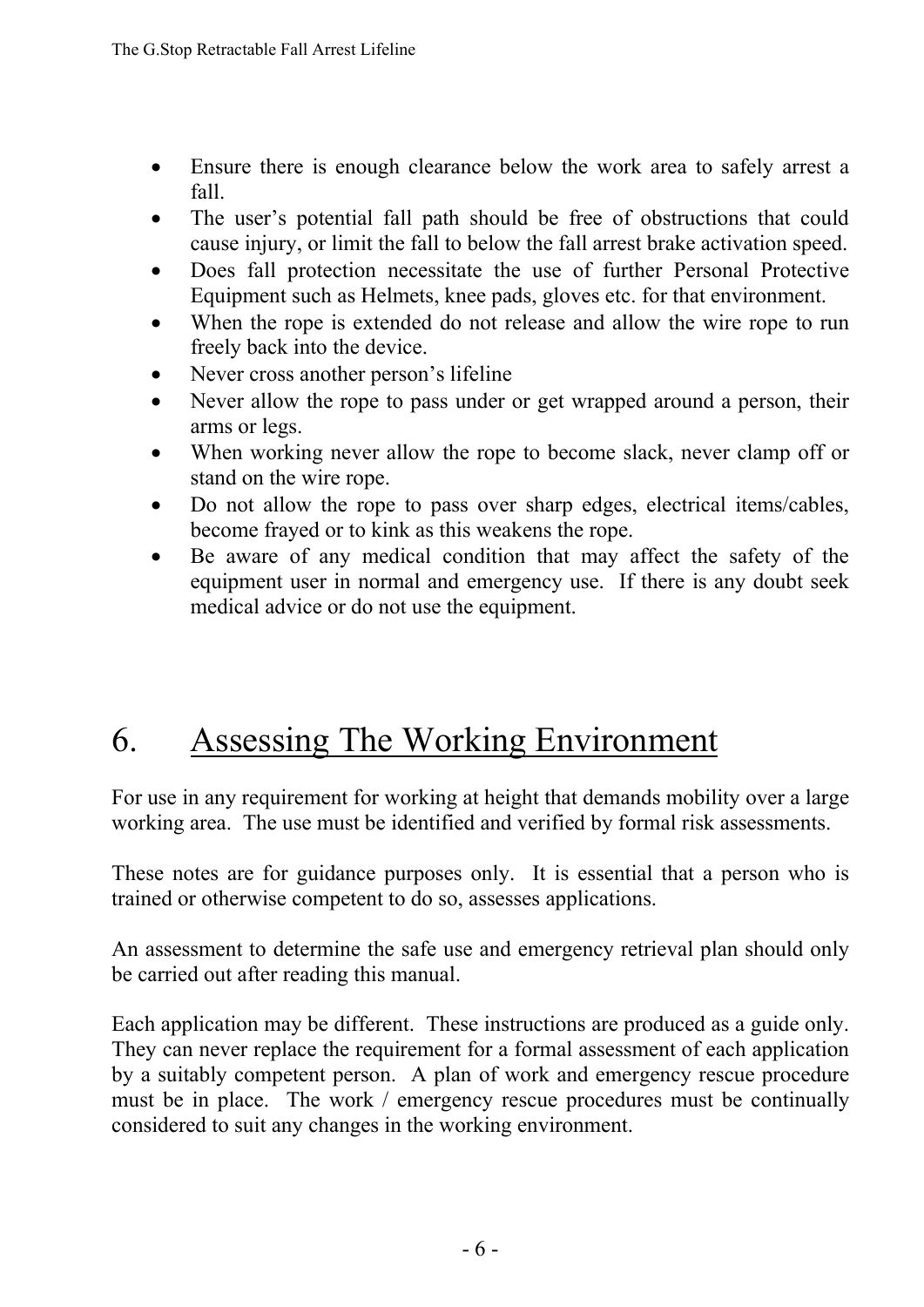#### 6.1 Fall Arrester Anchored Vertically Overhead

Working with the fall arrester anchored vertically overhead is the ideal arrangement for use as the potential fall distance is kept to a minimum.

There must always be adequate clearance below the working area to allow a fall to be stopped safely.

Allow 2 metres plus the Height of the User, for clearance below the working area. See figure 1.

Be aware of any form of obstruction that may injure the user should a fall occur. Implement measures to remove any risk.

Where there is the possibility of a swing fall occurring:

Additional clearance below is required if working out from underneath the

fall arrester. See figure 2. Beware of swinging into obstructions.



![](_page_8_Figure_10.jpeg)

Clearance Below Figure 2. – Additional Swing Clearance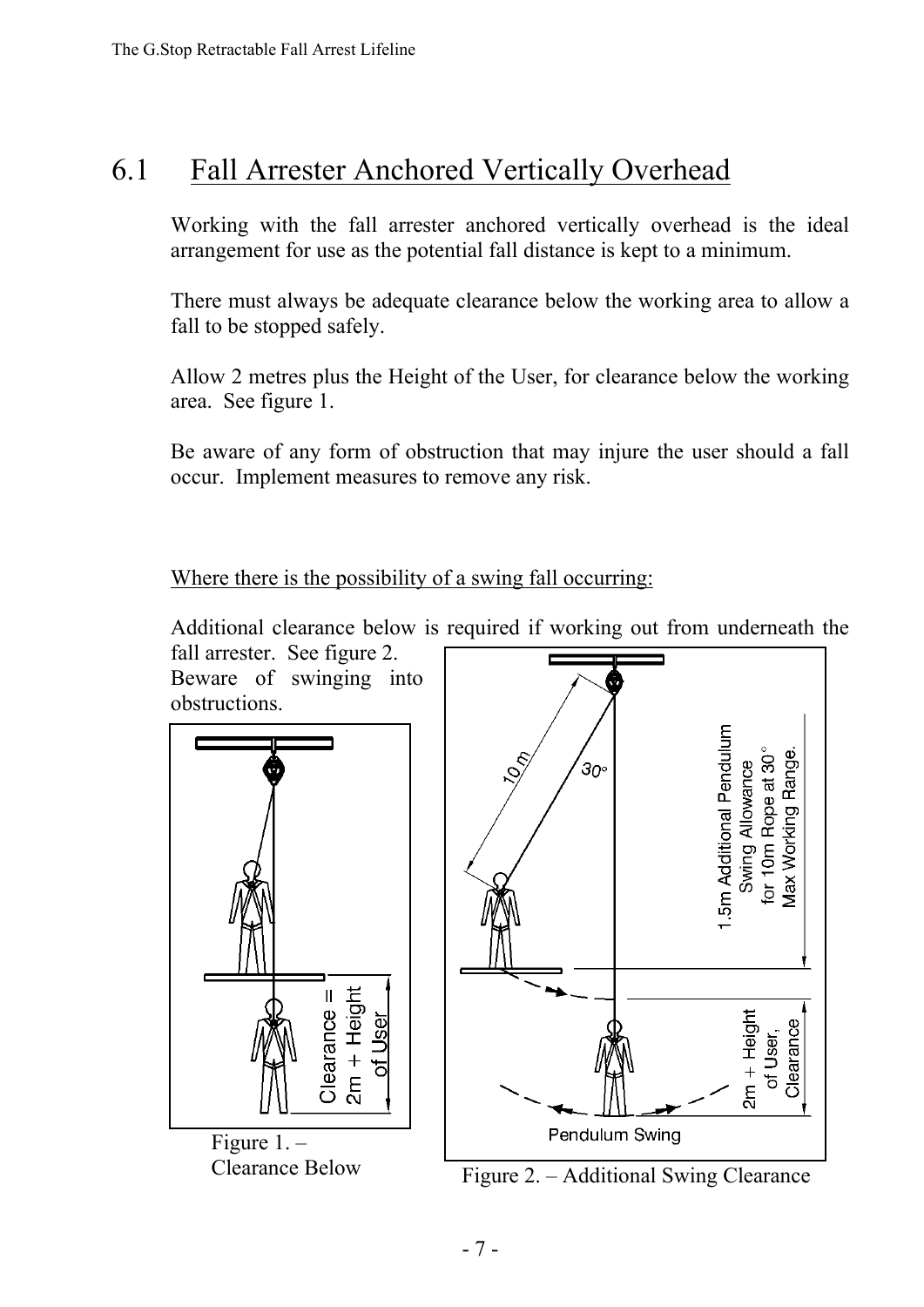#### 6.2 Fall Arrester Anchored Horizontally

The fall arrest brake mechanism will operate with the unit mounted in any orientation.

When the fall arrester is used lying on it's front, anchored horizontally from the user it may occasionally activate prematurely. In this instance it is preferable to mount the unit so that it is lying on it's back or side.

There must be adequate clearance below the working area to stop a fall safely. See figure 3.

![](_page_9_Picture_5.jpeg)

Be aware of working sideways out from the fall arrester. Additional clearance is required where there may be a swinging fall. The anchorage must be situated so as to minimise the potential fall distance, taking special notice of swing falls. See figure 4. Figure 3.

In the event of a fall, the **rope must not pass over**:

- sharp or abrasive edges.
- masonry or steelwork.
- electrical wires or components that may harm the user.
- anything that may catch, trap or shear the wire rope.

The **User** could be in **MORTAL DANGER** if the above points are ignored.

Should the user fall, the brake mechanism will activate at an approximate speed of 1.5 m/s. If the fall does not reach this speed then the brake may not activate.

![](_page_9_Figure_14.jpeg)

Figure 4.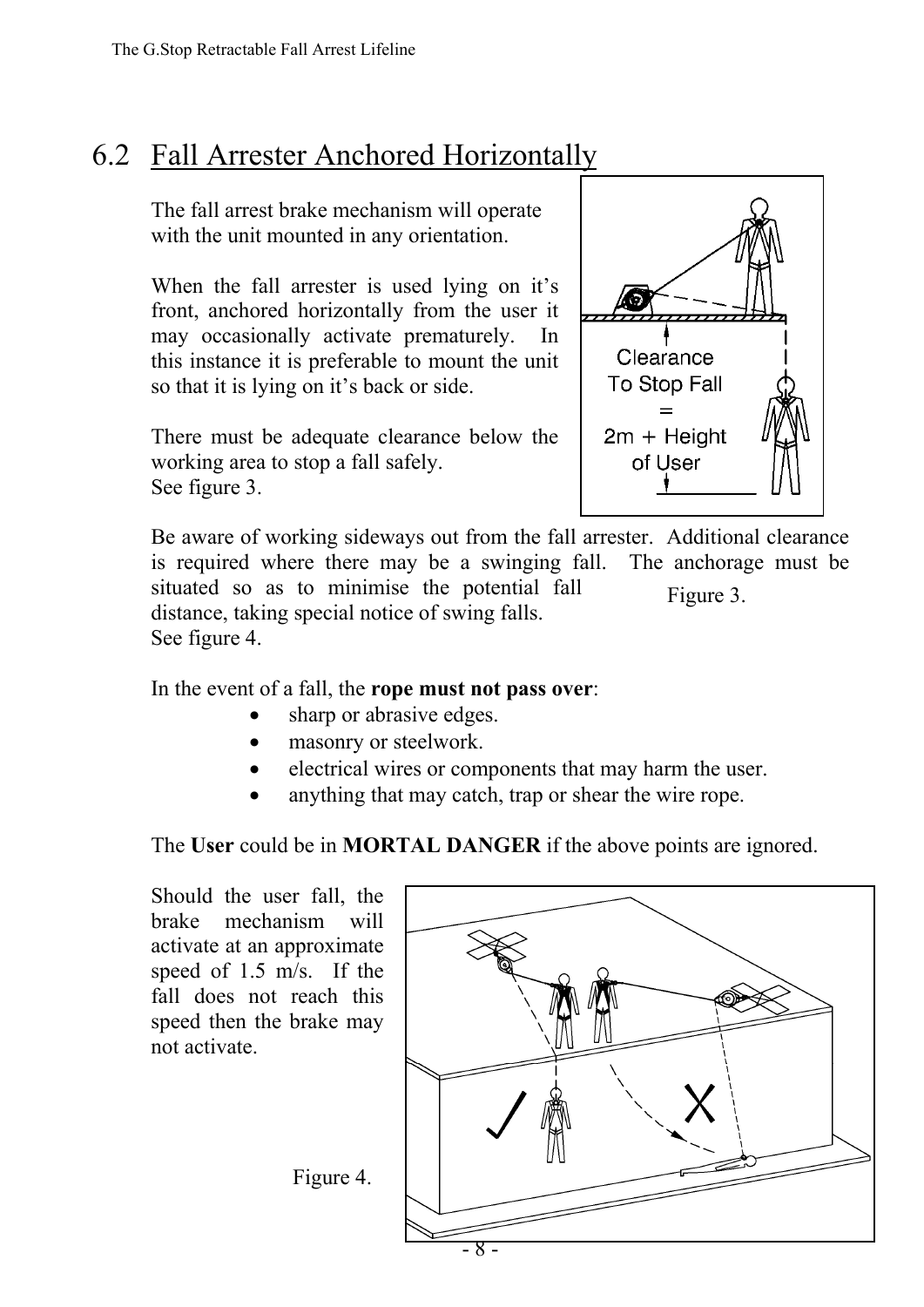![](_page_10_Figure_1.jpeg)

Figure 5 – Anchorage to minimise Fall Distance.

# 7. Retrieving the User After a Fall

Once a fall has been arrested, the user will remain suspended until rescued to a safe platform or the ground. It is important that the rescue procedure is carried out quickly after a fall.

In order to release the fall arrest brake mechanism, the suspended load/person must be lifted, allowing the rope to retract a little way into the G.Stop. The rope can then extract from the unit, allowing the user to be rescued to a safe place.

The retrieval destination and the manner of retrieval must be determined during a pre-use assessment. The user must not be left hanging for extended periods of time.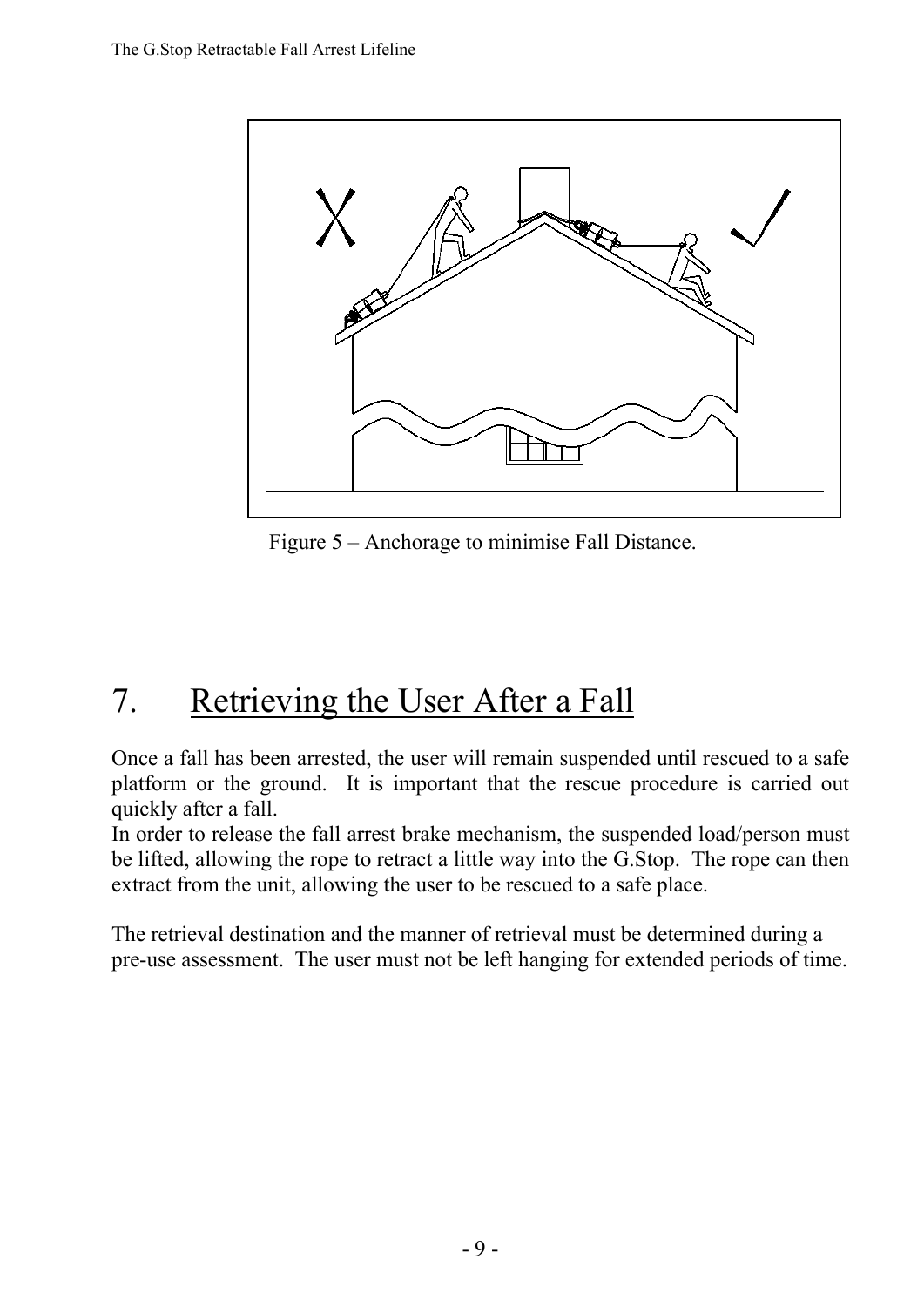## 8. Inspection & Maintenance

Like all complex mechanical safety devices, the G.Stop requires regular inspection and maintenance to ensure that the unit functions correctly.

Repairs or servicing should never be carried out on site or in the field. Do not tamper with or modify the unit.

#### 8.1 Periodic Examination.

The G.Stop should be periodically examined by a competent person, other than those using the equipment, at **least once in every 6 months** dependant upon the frequency of use and the operating environment. The 'Examination Record' found on the rear of this manual, outlines the main examination criteria. On passing this examination the record can be completed, signed off and the unit returned for use. Any observed faults must be rectified. If necessary, return the G.Stop for service and re-certification.

#### 8.2 Service & Re-Certification.

The G.Stop must be returned for servicing annually and in the event of a fall arrest. Only a Globestock approved servicing agency can be used for this. On completion of a service and retest, a new Test Certificate will be issued which validates the unit for a further year of use.

#### 8.3 Cleaning, Storage and Transportation

The G.Stop's exterior may be cleaned using warm water with a mild detergent. It should then be hung, by its anchorage shackle to dry in a warm environment.

In order to maintain the wire rope, extract the rope from the unit, removing any soiling. Apply a little light oil to a cloth. Hold the cloth around the rope, allowing the rope to slowly retract back into the unit. This will leave the rope lightly oiled, while ensuring the internal mechanism is not oil contaminated.

The unit should be stored in a clean, dry, chemical free environment. The unit is best stored off the floor, ideally hanging by it's anchorage shackle.

During transportation the G.Stop should be boxed or suitably retained so as to prevent damage or deterioration.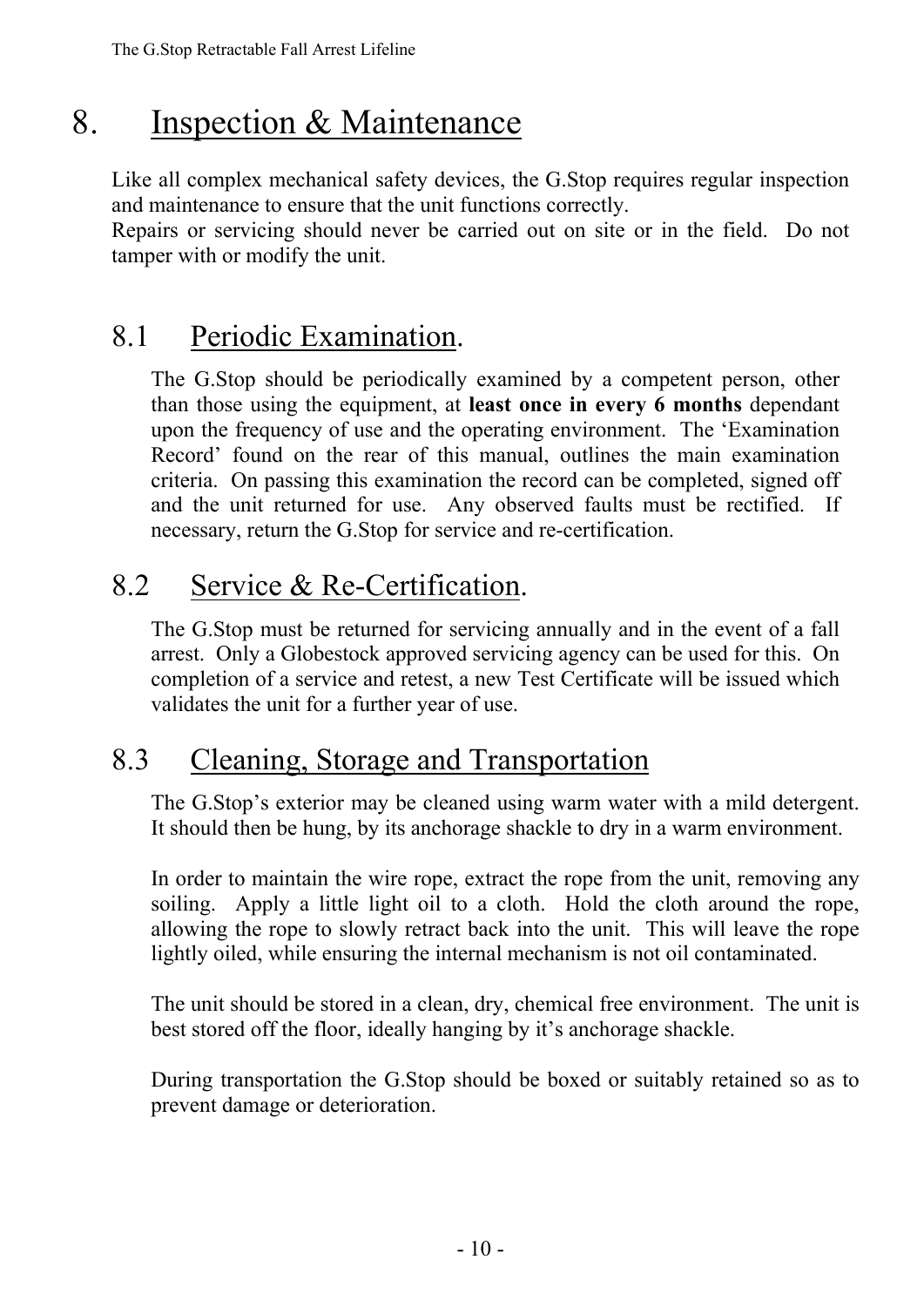### **Notes**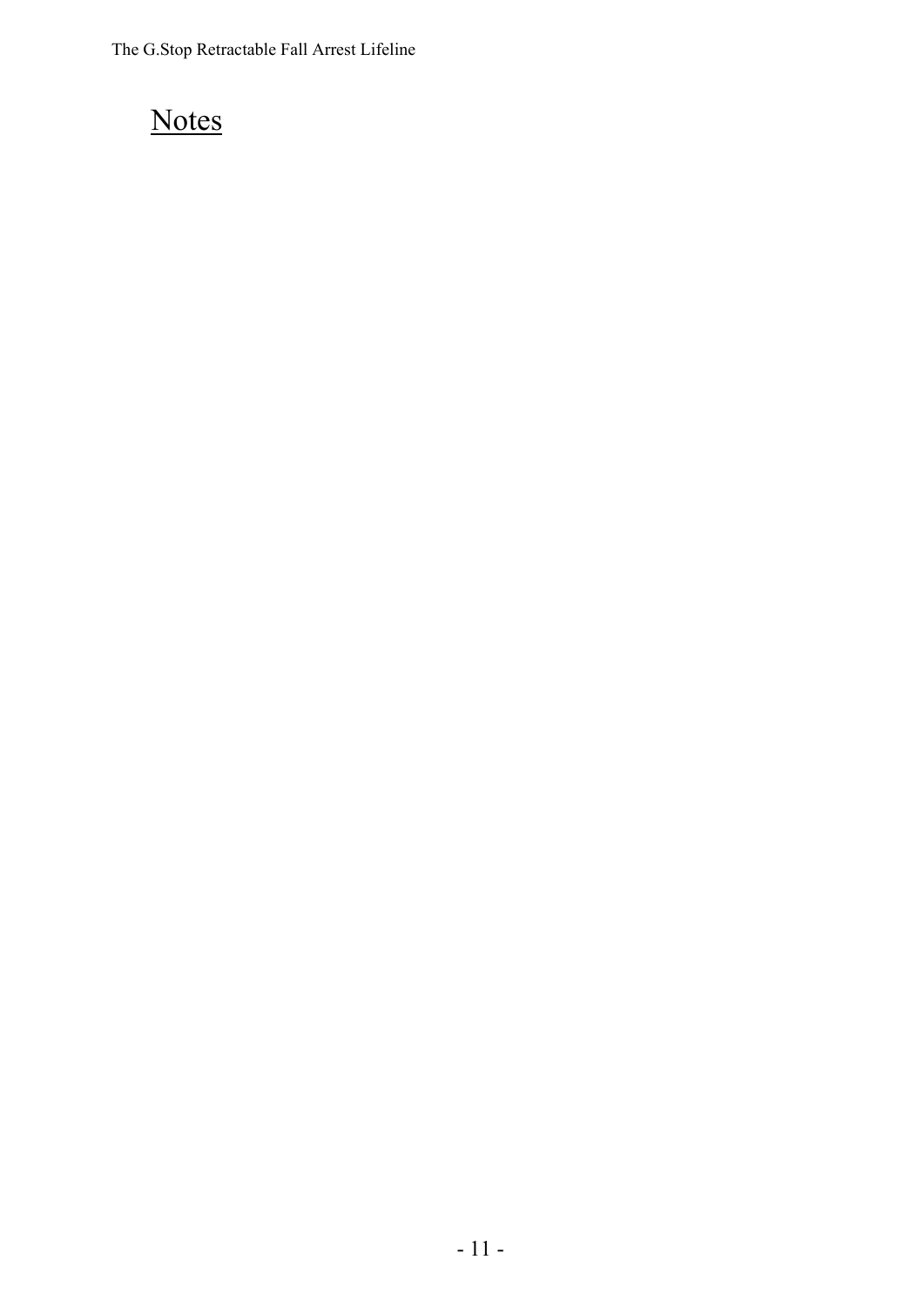| <b>EXAMINATION RECORD</b>               |                                           |                        |  |  |  |  |  |  |  |  |  |  |  |  |
|-----------------------------------------|-------------------------------------------|------------------------|--|--|--|--|--|--|--|--|--|--|--|--|
| G.STOP, 507 to 534 Series.              | <b>SIGN</b>                               |                        |  |  |  |  |  |  |  |  |  |  |  |  |
| Manufacture Date:                       |                                           |                        |  |  |  |  |  |  |  |  |  |  |  |  |
| Serial No:                              | <b>DATE</b>                               |                        |  |  |  |  |  |  |  |  |  |  |  |  |
| Date First Used:                        |                                           |                        |  |  |  |  |  |  |  |  |  |  |  |  |
|                                         | Cable locks when pulled sharply           |                        |  |  |  |  |  |  |  |  |  |  |  |  |
| Function                                | Cable extracts fully                      |                        |  |  |  |  |  |  |  |  |  |  |  |  |
|                                         | Cable retracts fully                      |                        |  |  |  |  |  |  |  |  |  |  |  |  |
|                                         | No broken strands or kinks                |                        |  |  |  |  |  |  |  |  |  |  |  |  |
| Cable                                   | Free of severe corrosion                  |                        |  |  |  |  |  |  |  |  |  |  |  |  |
|                                         | Thimble / eyelet present                  |                        |  |  |  |  |  |  |  |  |  |  |  |  |
|                                         | Gate functions freely                     |                        |  |  |  |  |  |  |  |  |  |  |  |  |
| Karabiner                               | Swivel action operates                    |                        |  |  |  |  |  |  |  |  |  |  |  |  |
|                                         | Fall indicator not activated (if present) |                        |  |  |  |  |  |  |  |  |  |  |  |  |
|                                         | Free of damage & corrosion                |                        |  |  |  |  |  |  |  |  |  |  |  |  |
|                                         | Free of damage & cracks                   |                        |  |  |  |  |  |  |  |  |  |  |  |  |
|                                         | Case / Housing Fasteners present & secure |                        |  |  |  |  |  |  |  |  |  |  |  |  |
|                                         | Labels present & legible                  |                        |  |  |  |  |  |  |  |  |  |  |  |  |
| No damage / severe corrosion<br>General |                                           |                        |  |  |  |  |  |  |  |  |  |  |  |  |
| Condition<br>Fasteners present & secure |                                           |                        |  |  |  |  |  |  |  |  |  |  |  |  |
| Notes:                                  |                                           |                        |  |  |  |  |  |  |  |  |  |  |  |  |
|                                         |                                           |                        |  |  |  |  |  |  |  |  |  |  |  |  |
|                                         |                                           |                        |  |  |  |  |  |  |  |  |  |  |  |  |
|                                         |                                           | Next<br>Service<br>Due |  |  |  |  |  |  |  |  |  |  |  |  |